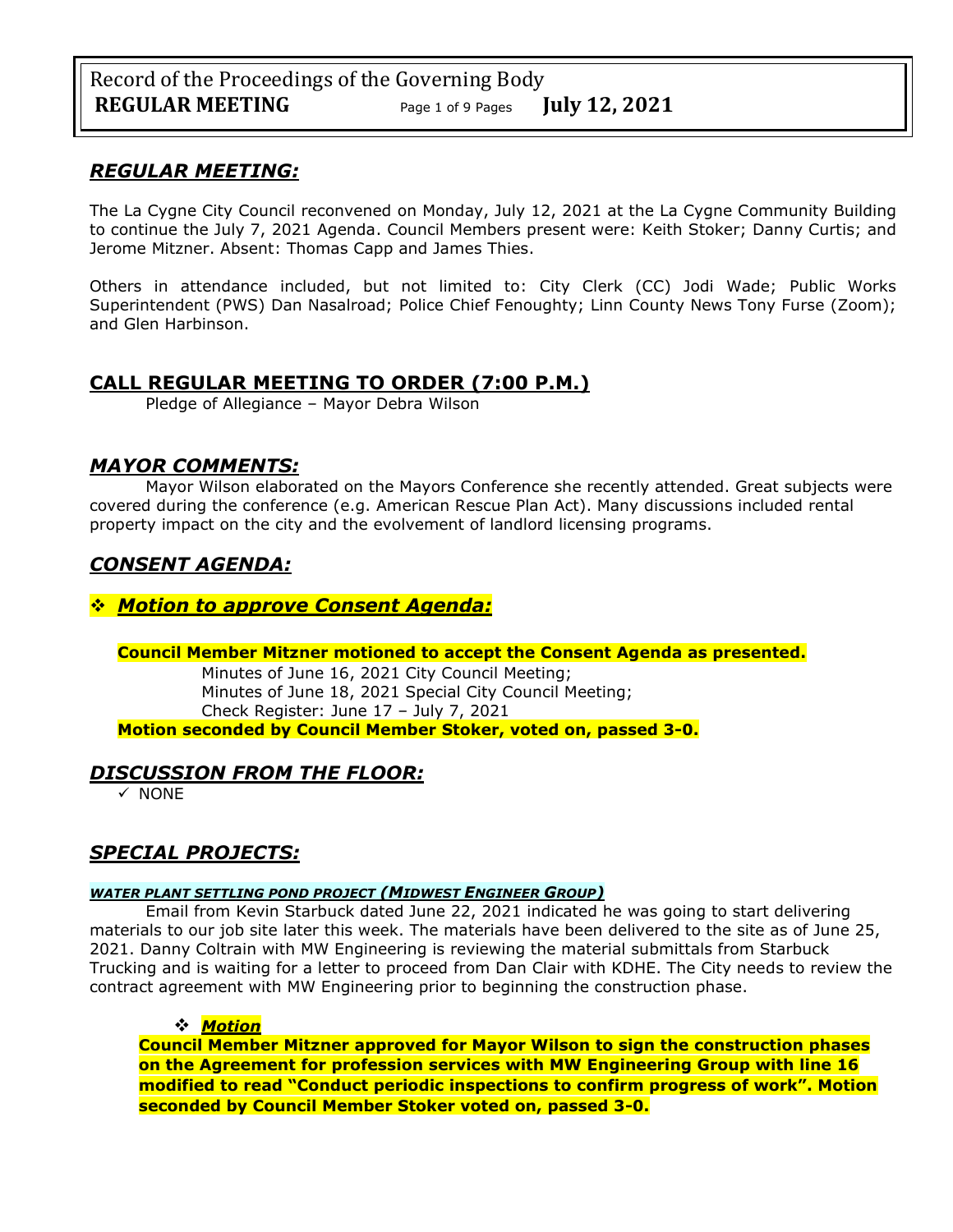Record of the Proceedings of the Governing Body **REGULAR MEETING** Page <sup>2</sup> of 9 Pages **July 12, 2021**

## *SPECIAL PROJECTS CONTINUED:*

#### *SEWER REHABILITATION PROJECT (BG CONSULTANTS)*

PW Nasalroad and CC Wade met with BG Consultants' Paul Owings and Abby on Friday, July 9, 2021 to review the preliminary drawings, look at the sewer lift stations and the sewer lagoon. Paul Owings reviewed some sewer lines which were not showing on the preconstruction CCTV, some line size issues, the tap replacement process and manholes. Paul and Abby reviewed the lift stations and sewer lagoons for possible prioritized alternates if there is extra money available.

#### *STREET PROJECT – KDOT CCLIP PROJECT AT KS HWY 152 AND INDUSTRIAL ROAD (BG CONSULTANTS)*

The Notice to award contract was mailed in to KDOT and has been expedited. Funding in the amount of \$379,000 will need to be paid by August 5, 2021 to KDOT. Pay applications will cycle through KDOT throughout the project for their work performed and the work performed by CFS Engineering. CC Wade has reviewed the 2021 budget and is recommending the funds are taken from the General Street Fund (01-16-5001) as indicated in Purchase Order No. 2021-9.

#### ❖ *Motion*

**Council Member Mitzner motioned to approve Purchase Order No. 2021-9 in the amount of \$379,000 for the commitment of funds for the KDOT CCLIP Project No. 054 KA-5147-01 utilizing the dollars from the General Street Fund Capital Outlay and Linn County Economic Development Grant. Motion seconded by Council Member Stoker voted on, passed 3-0.**

#### *NEW FIRE STATION (ZINGRE AND ASSOCIATES)*

New Fire Station and/or Public Safety Building. Rick Zingre with Zingre and Associates submitted a drawing for a Public Safety building.

## *REPORTS OF CITY OFFICERS:*

#### **CITY ATTORNEY –BURTON HARDING**

• None

| <b>CHIEF OF POLICE - TINA FENOUGHTY</b><br><b>6 Traffic Stops Conducted</b><br><b>Citations issued since last meeting</b> |  |              |               |  |                                   |  |             |   |
|---------------------------------------------------------------------------------------------------------------------------|--|--------------|---------------|--|-----------------------------------|--|-------------|---|
|                                                                                                                           |  |              |               |  | <b>Exhibition of Acceleration</b> |  | Revoked DL  | 0 |
|                                                                                                                           |  |              |               |  | Stop Sign                         |  | Illegal Tag | 0 |
| Insurance                                                                                                                 |  | TOC.         | 0             |  |                                   |  |             |   |
| <b>Expired Tag</b>                                                                                                        |  | Speed        | 0             |  |                                   |  |             |   |
| Vicious Dog/RAL                                                                                                           |  | Equipment    | 0             |  |                                   |  |             |   |
| Seatbelt                                                                                                                  |  | Suspended DL | $\mathcal{P}$ |  |                                   |  |             |   |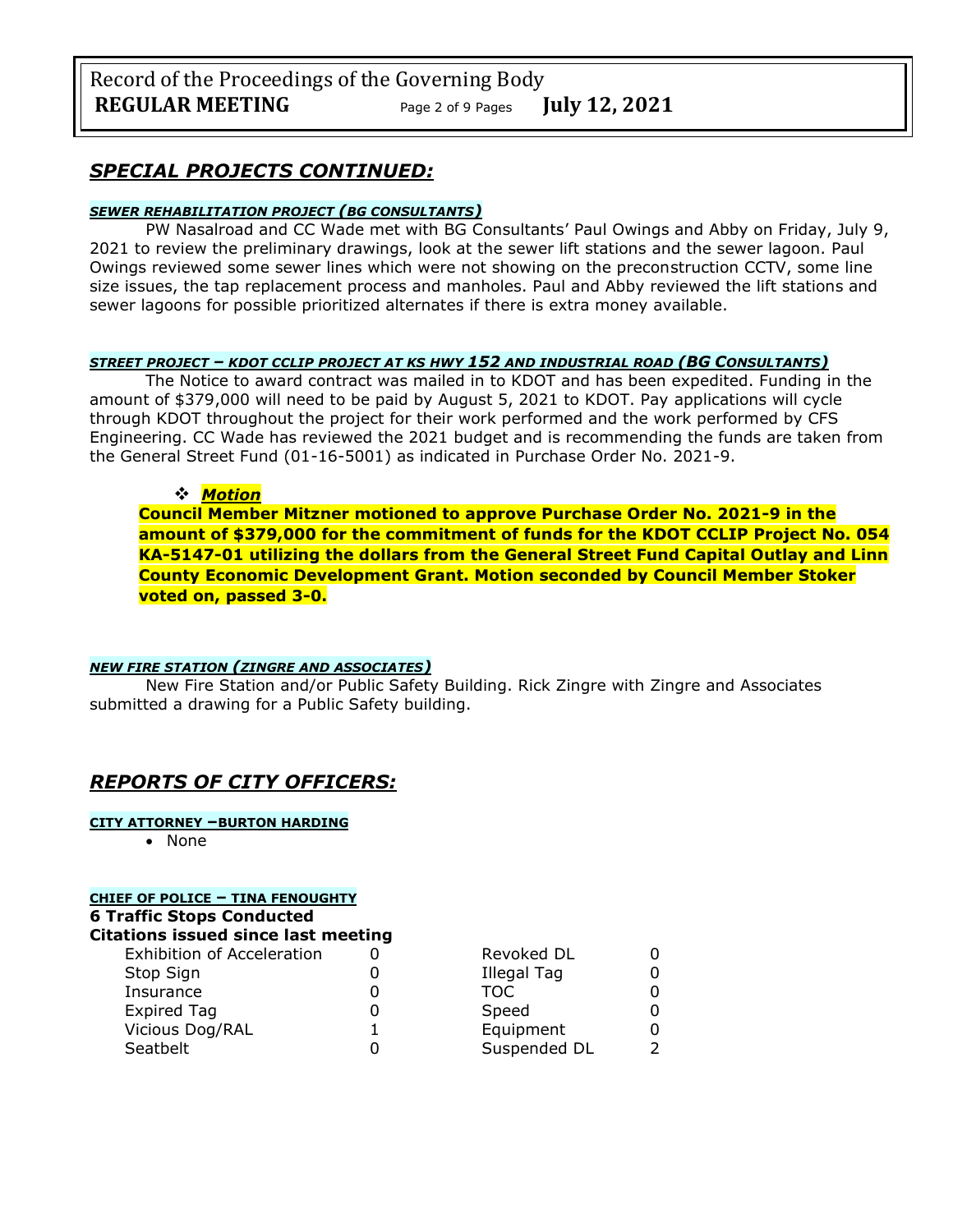## *REPORTS OF CITY OFFICERS CONTINUED:*

**CHIEF OF POLICE – TINA FENOUGHTY**

### **Calls for Service / Reports – 06/17/2021 thru 07/07/2021**

| Animal Complaint -<br>11  | Traffic Complaints - 7            |  |
|---------------------------|-----------------------------------|--|
| Assist Outside Agency – 0 | Unattended Death $-0$             |  |
| Building Check $-1$       | Citizen Assist CFS / contact - 10 |  |
| Fingerprints $-1$         | Juvenile Incident - 1             |  |
| Check Welfare - 0         | $911$ Hang up- 0                  |  |
| Follow Up – 9             | Theft - $0$                       |  |
| Suspicious Activity - 2   | Vehicle Lockout - 1               |  |
| Aggravated Assault - 0    | Bank Alarm - 1                    |  |
| Domestic / Battery - 0    | Ambulance $-0$                    |  |
| Mental Health - 0         | Motorist Assist - 1               |  |
| Trespass – $1$            | Sexual Assault - 1                |  |
| Felony Warrant - 1        | Felony Drug Arrest - 1            |  |
|                           |                                   |  |

#### **Unfinished Business**

Chief Fenoughty has received 5 or 6 applications for the Part-time Officer position. Interviews will be scheduled for next week.

#### **VIN Inspections-** 2 completed

#### **New Business**

Multiple complaints regarding the railroad/train traffic. Chief Fenoughty has been in touch with the BNSF area representative and with Linn County Sheriff Kevin Friend. Council Member Stoker asked what is the legal length of time a train can block a crossing. Chief Fenoughty responded with 15 minutes. The event which occurred on July 2 was due to a broken down train which had to be handled by an emergency railroad crew to call in an additional engine to move the train.

**Accrued Overtime for Department**: Accrued overtime for last pay period = 32 hours

#### **CODES ENFORCMENT – ALLISON FOX**

Officer Fox is attending KLETC academy. Council discussed having Chief Fenoughty sign any documents during the interim while Officer Fox is at training.

#### ❖ *Motion*

**Council Member Mitzner motioned for Chief Fenoughty to act as interim Codes Officer while Officer Fox is attending academy or during any absence of the current Codes Officer. Motion seconded by Council Member Stoker voted on, passed 3-0.**

Council Member Curtis presented a photo of a fence located at the corner of 5<sup>th</sup> Street and Locust. Discussion was held regarding the location of the fence in the side yard. The question was whether the fence had to be in line with the back corner of the building on the side yard location or if it could line up with the front of the building on the side yard. Chief Fenougty will review the zoning regulations pertaining to fencing. Council Member Mitzner stated there has been confusion over the years regarding the side yard fence on corner lots and consistency is necessary for all locations.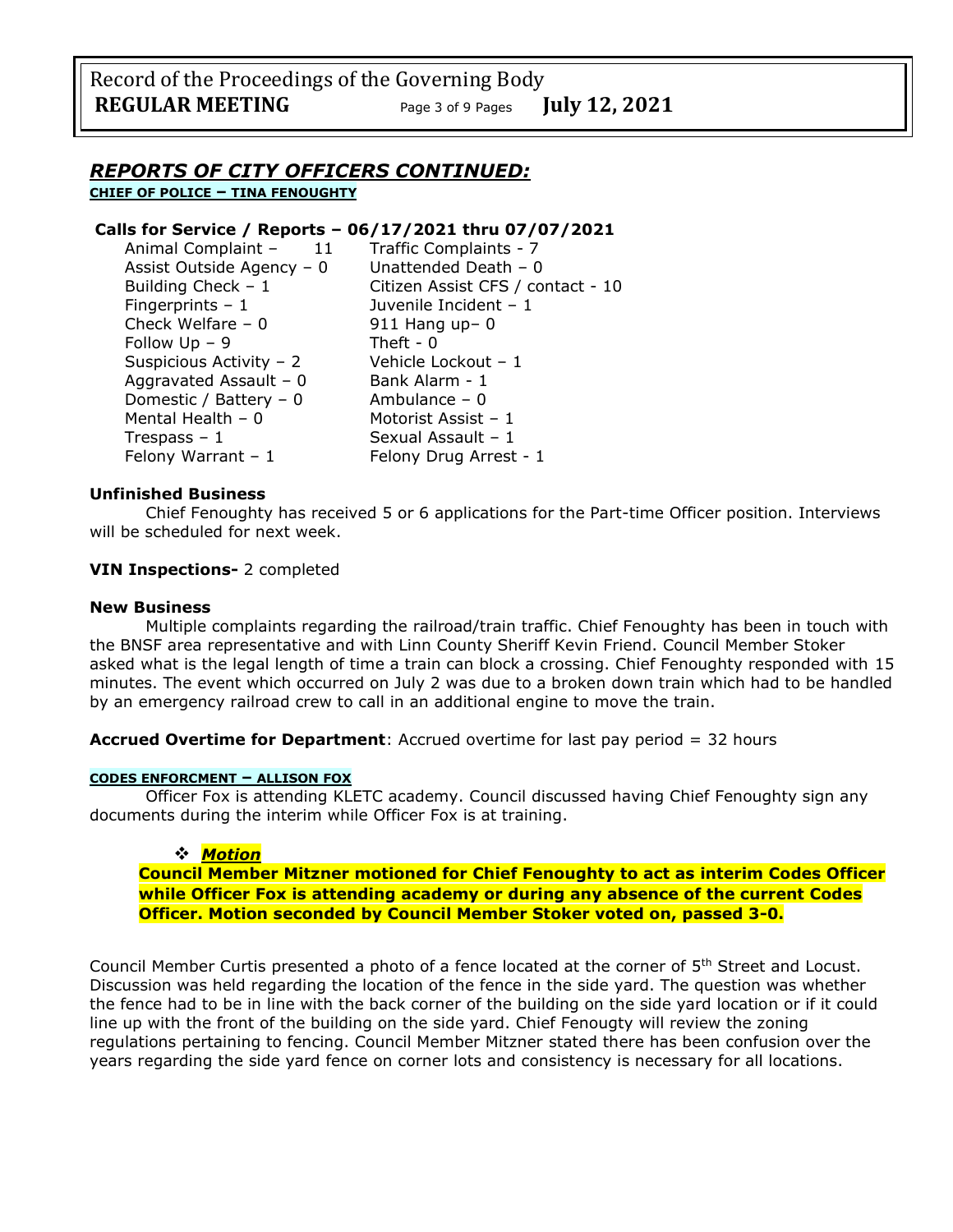## *REPORTS OF CITY OFFICERS CONTINUED:*

#### **PUBLIC WORKS DEPARTMENT – PUBLIC WORKS SUPERINTENDENT (PWS) DAN NASALROAD**

Report from 6/3/2021 to 6/16/2021

#### **Committee discussions**

#### **Water and Gas:**

- New check valves have been installed in the water plant, gained about 80gpm.
- Materials for the pond have arrived. Still waiting on KDHE review.

#### **Street:**

- Street repairs have started and will continue weather permitting.
- Started spraying for mosquitos.
- Beachner finished their road project.

#### **Sewer:**

- Pay request for new pump at the east lift station.
- East lift station generator is broken down. Turbo is bad and cannot find parts. New is around \$28,000. Update: found someone to rebuild the turbo but parts are coming from Japan. Council Member Stoker inquired about the plan if we should lose power. We would have to use a back-up generator or honey-wagon if the power is out for longer than 2 hours.
- Pump at the industrial lift station has gone back in for warranty repair.
- Will be meeting with B&G consultants on Friday July  $9<sup>th</sup>$  for review of upcoming sewer project.
- Park lift station generator will not start automatically.

### **Park**:

• Added some gravel to the parking area.

### **Cemetery:**

- Mowing continues.
- Decorations have been removed.
- Discussion was held regarding the Cemetery Caretaker assisting with the Compactor. We have not received any applications for the part-time compactor operator position. If the current employee needs to take off, can the cemetery caretaker fill-in. PWS Nasalroad and CC Wade will review the current hours of both employees. Council Member Stoker indicated we need to either fill-in the position if needed or close the compactor that day.

### **Verizon Tower project has started**

#### **FIRE DEPARTMENT – FIRE CHIEF DAN NASALROAD**

- Pump testing will be done this month.
- Reviewed new plans for Public Safety Building, making a few changes.
- 4<sup>th</sup> of July went well.

#### **CITY CLERK – JODI WADE**

Report from 6/20/2021 – 7/7/2021

- Prepared Final Draft of 2022 Budget;
- Attended American Rescue Plan Webinar;
- Month end reports;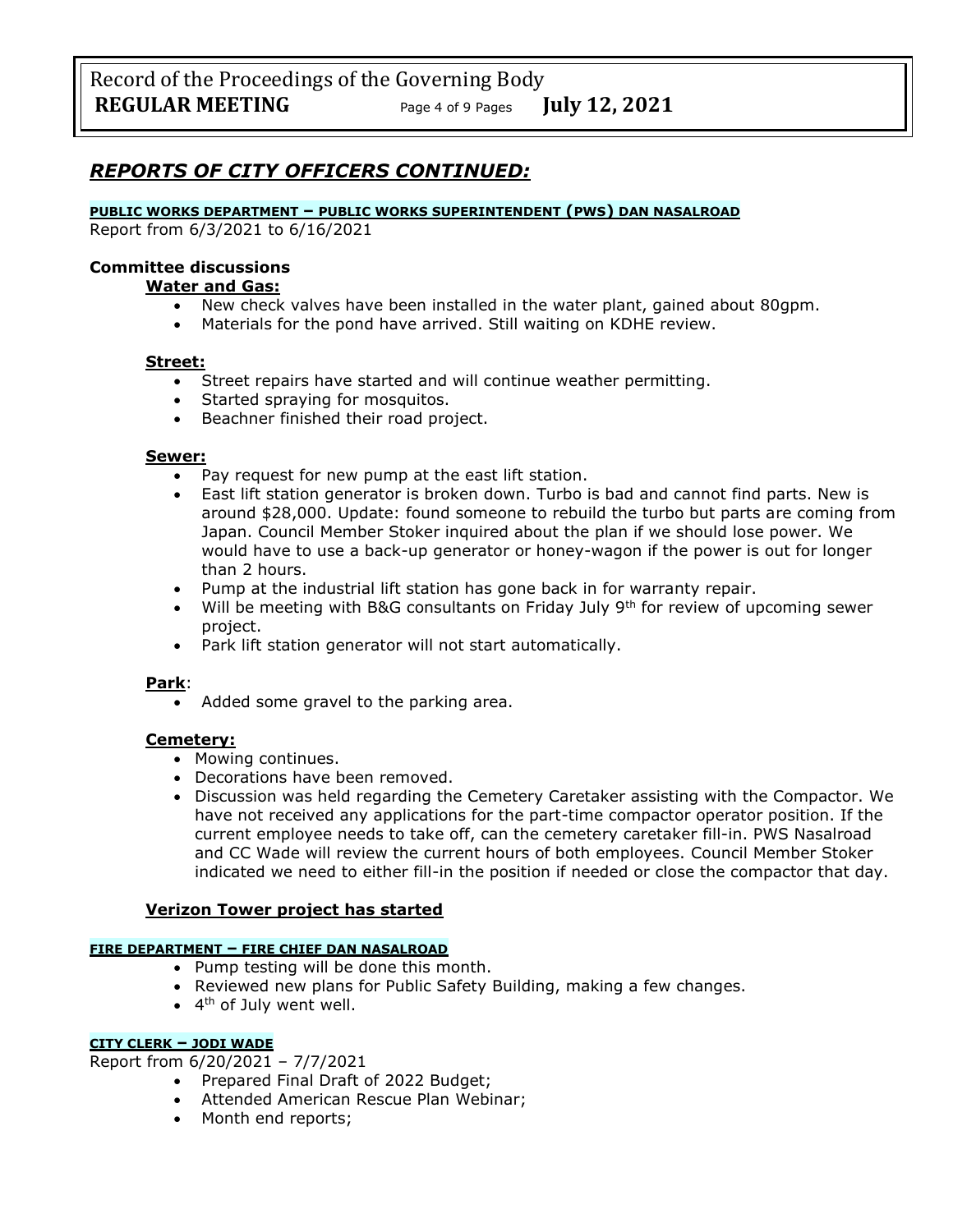## *REPORTS OF CITY OFFICERS CONTINUED:*

## **CITY CLERK – JODI WADE**

- Prepared pay application no. 2 for the CDBG-CV Meal program grant;
- Prepared Ordinance regarding police reporting and Resolution for the fee schedule;
- Prepared application review for rezoning permit for 602 Market St;
- Prepared application review for construction of duplexes for 401 N. 1st St;
- Prepared application review for residential lot regarding tiny home at 413 S. 1<sup>st</sup> St;
- Prepared Use Permit for 19438 KS Highway, La Cygne, KS;
- Advantage Computers installed the new backup battery unit;
- Attended Special Meeting for KDOT CCLIP project;
- Prepared advertisements for part-time police officer;
- City Hall refrigerator broke, searching for a new refrigerator;
- Assisted the Park Board with the chlorinator at the pool;
- Assisted Mayor with draft by-laws for the La Cygne Community Park Board;
- Reviewed the construction debris dumping assistance program with the Linn County Public Works department;
- Working on 2<sup>nd</sup> Quarter reports;
- Coordinated with BNSF railroad and the Linn County Sheriff's office in regards to the broken train on July 2, 2021;
- Reached out to gWorks regarding our utility module pertaining to landlord accounts. Inquired about technical support to perform a data clean-up or removal/reinstall of the utility module to maybe help with some of the technical issues we have been encountering;
- Reviewed the RNR (revenue neutral rate) procedure with Linn County Clerk David Lamb;

Overtime Hours for City Hall for the last pay period: 15.50 hours Jodi.

## *COUNCIL COMMITTEE REPORTS:*

### *WATER & GAS -*

• None

### *STREET -*

- (Postponed until Fall 2021) RFP for Stormwater Master Planning.
- (In Committee review) La Cygne Library parking lot water pooling. No response to date.

#### *SEWER-*

• None

### *PARK-*

Mayor Wilson read a resignation letter from Linda Elder. Mayor Wilson expressed her appreciation for everything Linda Elder has done for the Park over the year. The board members are given little information regarding their roles. Mayor Wilson would like to improve the training and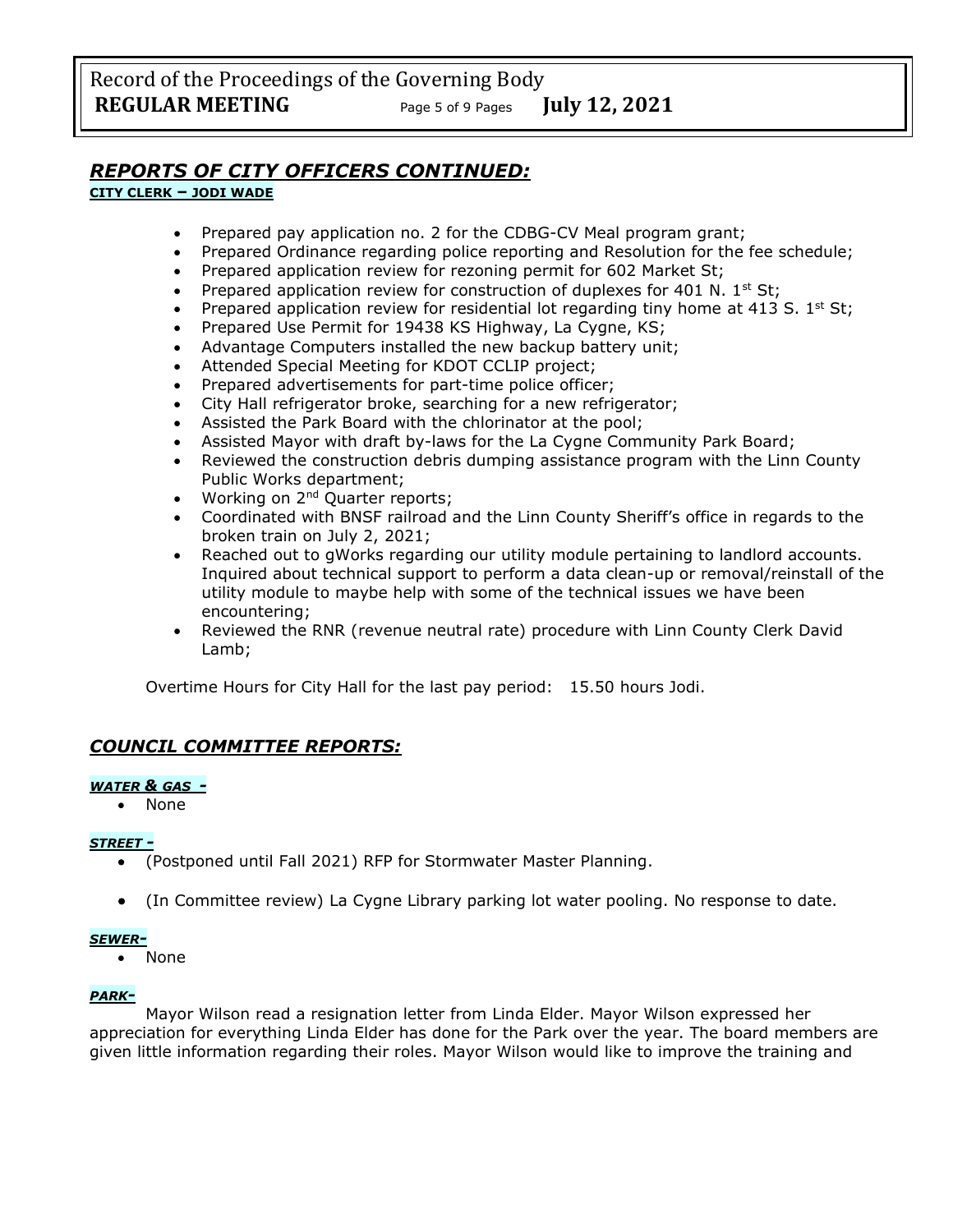# *COUNCIL COMMITTEE REPORTS CONTINUED:*

#### *PARK-*

guidance for the La Cygne Park board. In the recent research performed on documents for the La the Cygne Community Park Board it was discovered that the by-laws had never been created as directed by Charter Ordinance No. 6. Mayor Wilson would like to reach out to the Lincoln Township and Park Board to schedule a workshop with the Council the last week of July 2021 or first week of August 2021.

## ❖ *Motion*

**Council Member Stoker motioned to accept the resignation of Linda Elder from the La Cygne Community Park Board effective June 26, 2021. Motion seconded by Council Member Mitzner voted on, passed 3-0.**

### *CEMETERY –*

• A draft of Chapter XI. Public property, Article 1. Cemetery regulations were distributed to the Council for a final review. CC Wade will reach out to the cemetery board to see if they would like to meet with the committee soon to review the draft.

#### *PUBLIC SAFETY –NONE*

#### *COMMUNITY BUILDING-NONE*

#### *EMPLOYEE RELATIONS & TRAINING –*

- (Postponed until Spring 2021) Ethics/Public Service Training.
- Council Member Mitzner asked Mayor Wilson and CC Wade to give the council a copy of the draft Governing Handbook.

## *SPECIAL COMMITTEE REPORTS:*

## *EMERGENCY MANAGEMENT -NONE*

### *SWANFEST COMMITTEE –*

CC Wade indicated the final meeting would be held on July 14, 2021 at the La Cygne Library to make sure everything is in place for the Swanfest and Blast in the Park.

### *LA CYGNE COMMUNITY PARK BOARD –*

Council Member Mitzner inquired how the President of the Park board was assigned. Mayor Wilson said it was up to the Park Board members to vote on who will be the President of the board. Mayor Wilson indicated the desire to look for someone interested in serving on the board. CC Wade will reach out to the Lincoln Township board and Park Board to determine a date for a workshop of the Council, Lincoln Township and Park Board members.

### *PLANNING & ZONING COMMISSION (PZC) -*

Unapproved minutes for the June 10, 2021 meeting were reviewed.

*UNFINISHED BUSINESS:*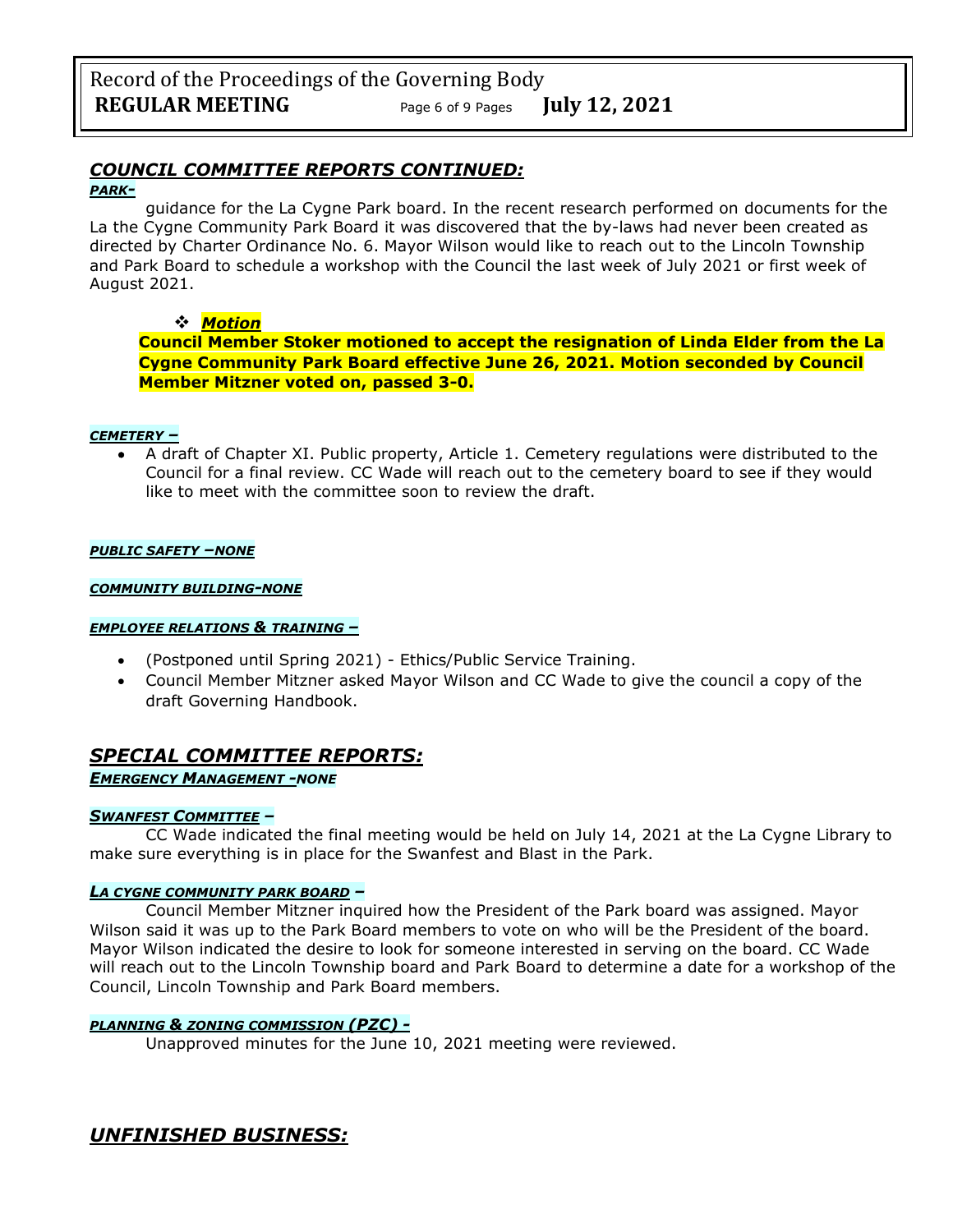#### **ORDINANCE NO. ANNEXING LAND TO THE CITY OF LA CYGNE, KS – TABLED UNTIL JULY 21, 2021 MEETING.**

**RESOLUTION NO. 02-17 REGARDING MAINTENANCE OF STREETS WITHIN THE LINN COUNTY INDUSTRIAL PARK, LA CYGNE, KS. TABLED UNTIL JULY 21, 2021 MEETING.**

#### **WATER CONSERVATION PLAN**

Tabled until Spring 2022.

### *NEW BUSINESS:*

**ORDINANCE NO. \_\_ADDING SECTION 9-104 TO CHAPTER IX, ARTICLE 1, OF THE CODE OF THE CITY OF LA CYGNE, KANSAS.**

#### ❖ *Motion*

**Council Member Mitzner motioned to adopt Ordinance No. 1489 adding section 9-104 Police Reports, Fingerprints and VIN Inspections to Chapter IX, Article 1 of the Code of the City of La Cygne, KS. Motion seconded by Council Member Stoker voted on, passed 3-0.**

**RESOLUTION NO. \_\_\_ ENABLING FEES ESTABLISHED BY THE CITY AND REFERENCED WITHIN THE CODES OF THE CITY OF LA CYGNE, KANSAS.**

#### ❖ *Motion*

**Council Member Mitzner motioned to approve Resolution No. 433 enabling fees established by the city and referenced within the code of the City of La Cygne, Kansas. Motion seconded by Council Member Stoker voted on, passed 3-0.**

**PURCHASE ORDER NO. 2021-10: WOULD THE COUNCIL WANT TO ENDURE THE COST TO PROCEED WITH A DETERMINATION OF DESCENT IN ORDER TO CREATE A QUIT CLAIM DEED FOR THE LOT LOCATED AT 602 N. 5TH STREET.**

#### ❖ *Motion*

**Council Member Mitzner motioned to proceed with the determination of descent in the amount not to exceed \$1,000 in order to process the quit claim deed for 602 N. 5th Street. Motion seconded by Council Member Curtis voted on, passed 3-0.**

**PURCHASE ORDER NO 2021-11: EBARA PUMP MODEL 100DLMKFU6152 11.5 TRIM 650GPM @ 75 TDH TO REPLACE THE PUMP IN THE INDUSTRIAL PARK LIFT STATION IN THE AMOUNT OF \$13,240.**

#### ❖ *Motion*

**Council Member Mitzner motioned to approve Purchase Order No. 2021-11 in the amount of \$13,240 for a new Ebara pump for the Industrial Park lift station. Motion seconded by Council Member Stoker voted on, passed 3-0.**

## *NEW BUSINESS CONTINUED:*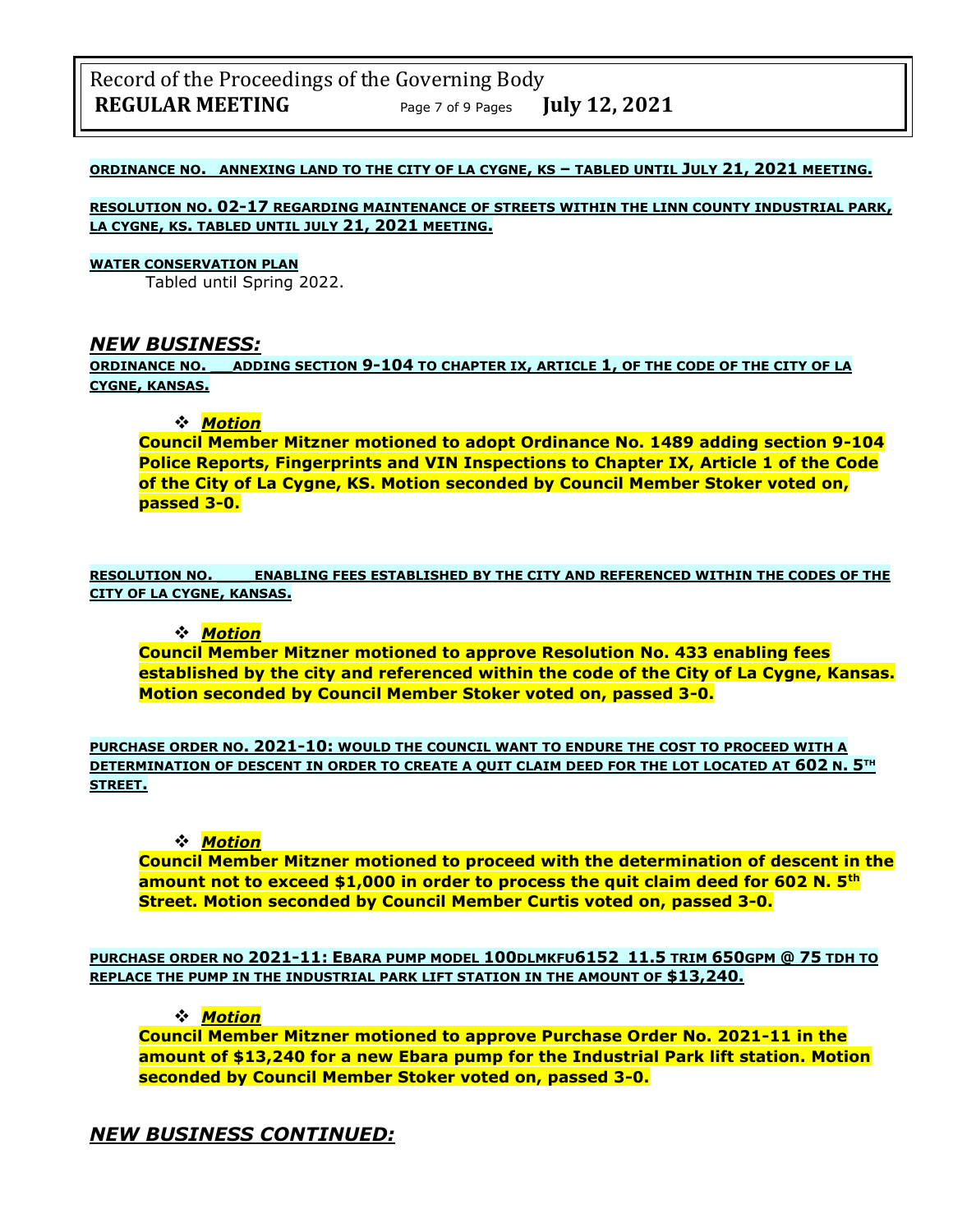#### **US DEPT OF TREASURY CORONAVIRUS LOCAL FISCAL RECOVERY FUND AWARD TERMS AND CONDITIONS.**

#### ❖ *Motion*

**Council Member Mitzner motioned to approve Mayor Wilson as the Authorized Official and Jodi Wade as the authorized representative to sign the terms and conditions for the Coronavirus Local Fiscal Recovery Funds Award. Motion seconded by Council Member Stoker voted on, passed 3-0.**

#### **ASSURANCES OF COMPLIANCE WITH TITLE VI OF CIVIL RIGHTS ACT OF 1964 PERTAINING TO THE LOCAL FISCAL RECOVERY FUNDS AWARD.**

### ❖ *Motion*

**Council Member Mitzner motioned to approve Mayor Wilson as the Authorized Official and Jodi Wade as the authorized representative to sign the Assurance of Compliance with Title VI of Civil Rights Act of 1964 for the Coronavirus Local Fiscal Recovery Funds Award. Motion seconded by Council Member Stoker voted on, passed 3-0.**

#### **NOTICE TO THE LINN COUNTY CLERK WITH INTENT TO EXCEED THE REVENUE NEUTRAL RATE.**

### ❖ *Motion*

**Council Member Mitzner motioned to give notice to the Linn County Clerk of the intent for the City of La Cygne to exceed the Revenue neutral rate and our proposed mill levy rate is 84.593. The date of the hearing is August 25 at 7pm and will be held at the La Cygne Community Building in La Cygne, KS. Motion seconded by Council Member Stoker voted on, passed 3-0.**

**REFERRAL LETTER FOR 210 S. 3RD STREET, LA CYGNE, KS FOR AN APPLICATION FOR CONSTRUCTION DEBRIS DUMPING ASSISTANCE THROUGH LINN COUNTY.**

### ❖ *Motion*

**Council Member Stoker motioned to give Mayor Wilson the authority to sign the referral letter on behalf of the governing body recommending debris dumping assistance from Linn County for the demolition of the house located at 210 S. 3rd Street. Motion seconded by Council Member Mitzner voted on, passed 3-0.**

**IBTS (INSTITUTE FOR BUILDING TECHNOLOGY AND SAFETY) PROJECT PROPOSAL IN THE AMOUNT OF \$28,580 PLUS EXPENSES IN ORDER TO REVISE THE CITY OF LA CYGNE COMPREHENSIVE PLAN, ZONING REGULATIONS AND SUBDIVISION REGULATIONS.**

#### ❖ *Motion*

**Council Member Stoker motioned to approve the proposal in the amount of \$28,580 plus expenses from IBTS to revise the Comprehensive Plan and Zoning Regulations. Motion seconded by Council Member Mitzner voted on, passed 3-0.**

**CDBG-CV GRANT FOR MEAL PROGRAMS PAYMENT REQUEST NO. 2**